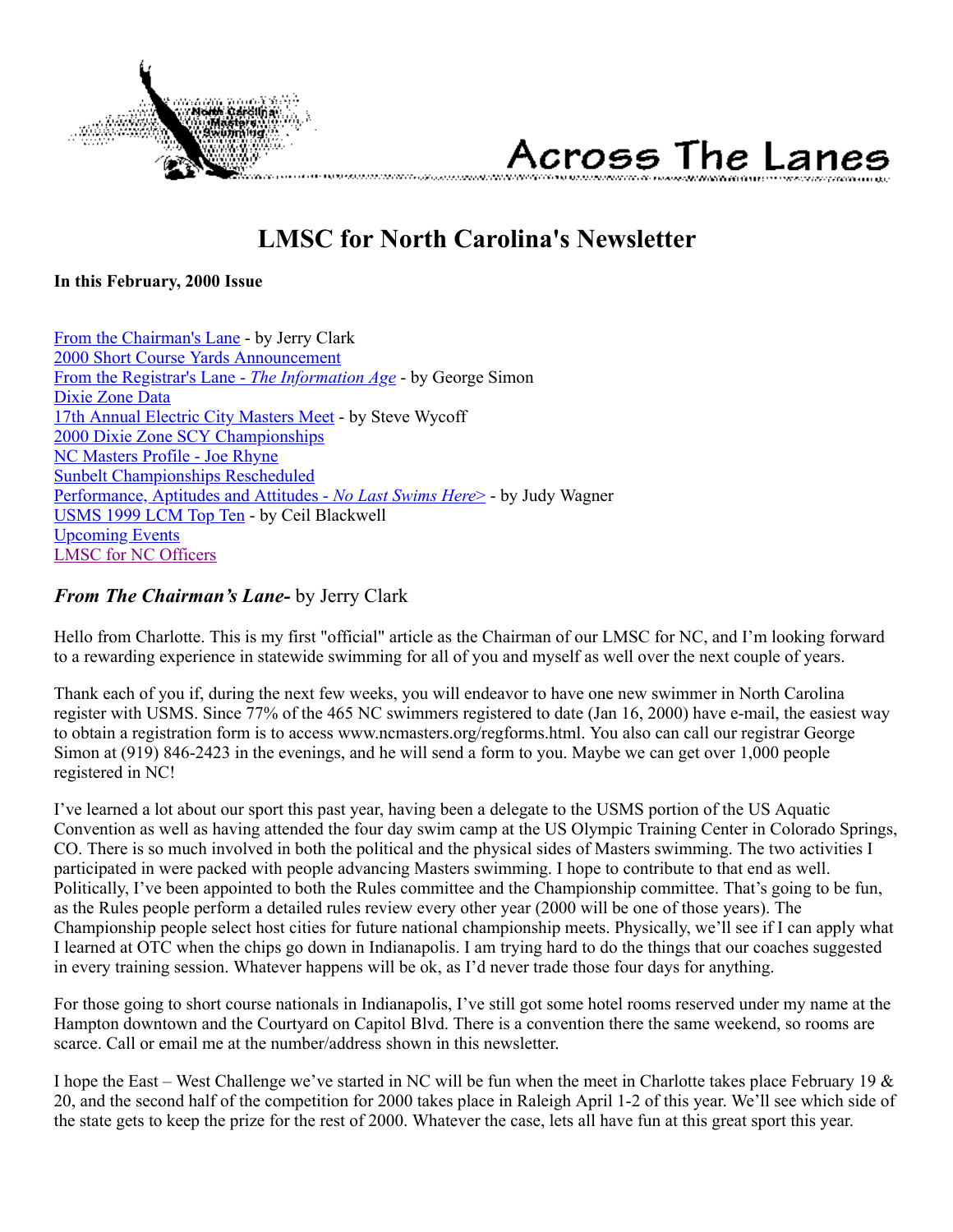

To return to *Across The Lanes* Table of Contents

## <span id="page-1-0"></span>

## **IMPORTANT ANNOUNCEMENT REGARDING INDIANAPOLIS, IN**

# **SCY NATIONALS**

There was an inadvertent omission by SWIM Magazine in the Jan/Feb issue. The Men's qualifying times for the 400 IM were left off of the National Qualifying Times Table. Here are the correct times:

## **Men's 400 IM Qualifying Times**

| AGE       | <b>TIME</b> | AGE   | <b>TIME</b> |
|-----------|-------------|-------|-------------|
| 19-24     | 5:19.07     | 55-59 | 6:03.64     |
| $25 - 29$ | 4:50.98     | 60-64 | 6:45.14     |
| 30-34     | 4:54.54     | 65-69 | 7:25.93     |
| 35-39     | 5:00.27     | 70-74 | 8:36.81     |
| 40-44     | 5:06.53     | 75-79 | 12:14.26    |
| 45-49     | 5:16.43     | 80-84 | No Time     |
| 50-54     | 5:37.21     | 85-89 | No Time     |

To return to *Across The Lanes* Table of Contents

#### ,,,,,,,,,,,,,,,,,,,,,,,,,,,,,,,

## *From The Registrar's Lane* by George Simon

### <span id="page-1-1"></span>*The Information Age*

Based on the information placed on the 2000 registration forms, over 77 percent of our members have e-mail addresses. Our internet web site, http://www.ncmasters.org has 4 MB of information. The web pages consist of the current and old issues of the *Across the Lanes* newsletter dating back to 1996. Swim meet descriptions, entry forms and year 2000 registration forms are available both in "html" and "pdf" format. The bylaws of the LMSC and of Raleigh Area Masters, the records of North Carolina Swimmers, and results of several State Championships and other swim meets can be found on the web site there. There is even a Meet Manager's Manual for how to conduct a swim meet.

Each North Carolina team has a page that describes their pool and lists contacts and swim practice times. This data is an advertisement to bring in new members to each of your teams. Each team may have more information about their programs placed on the website if they contact me and provide it in a form such as a Word document or html code. Even team lists of the member's name and registration number (no other information about the member is on the site) can be found on our web site.

Stroke and Turns rules are also available. Our national organization, United States Masters Swimming, has an excellent web site, http://www.usms.org with even more information, including the entire Rules Book, and discussion forms about various facets of Masters Swimming (year 2000 rules changes will be posted soon on both sites). All of these items are available without the advertisements and graphics seen on most web sites.

The information is there, easy to find, fast to download; just point your browser to http://www.ncmasters.org to find out almost everything you need to know about what is happening in North Carolina Masters Swimming. New and updated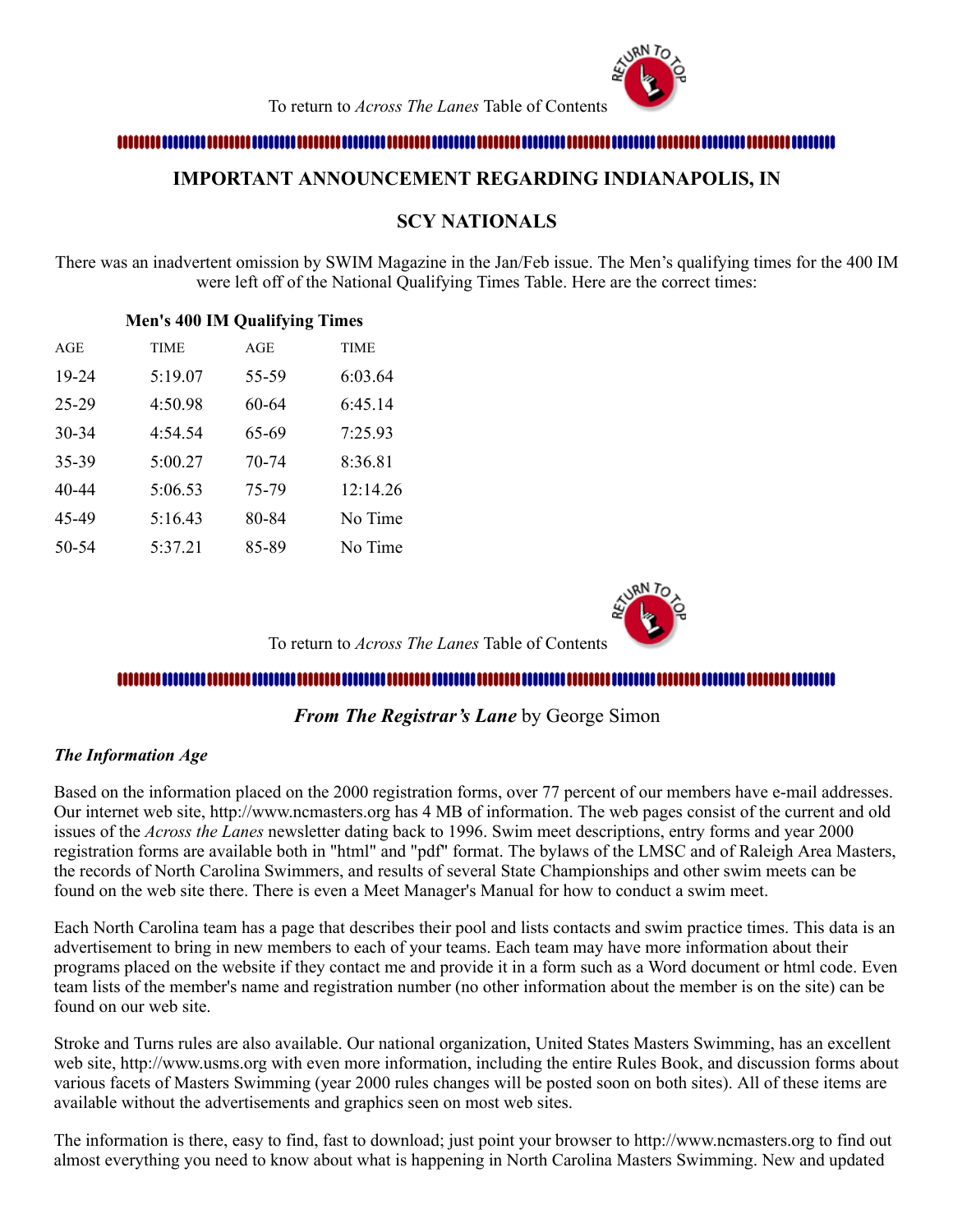information is frequently added, with a page to tell *What is New* on the site to save you time in not reviewing pages you have already seen. Happy Swimming and Surfing.



To return to *Across The Lanes* Table of Contents

# 

# **DIXIE ZONE DATA**

## <span id="page-2-0"></span>**USMS ITEMS OF INTEREST**

The 1999 registration totals for USMS showed 37,443 swimmers and over 440 clubs. The largest of our 53 LMSCs registered 8,794 swimmers and the smallest totaled 22. 57% of our members are male and 43% are female. Our largest age group for men was 40-44 and for our women it was 35-39. Our oldest male and our oldest female swimmers were both 99 years young.

To return to *Across The Lanes* Table of Contents

## <u>n maanaa maanaa maanaa maanaa maana</u>

## <span id="page-2-1"></span>**17TH ANNUAL ELECTRIC CITY MASTERS SWIM MEET** by Steve Wycoff

The 17<sup>th</sup> annual Electric City Masters Swim Meet was held on November 13-14, 1999 at the Sheppard Swim Center in Anderson SC. Two hundred eleven swimmers -(a new record) from 13 teams entered this 25-meter competition. Paris Island Masters was able to defend by winning the Team Championship. Second through sixth places went to the North Carolina Masters, Georgia Masters, Team Greenville, Gamecock Aquatics, and the host Anderson Masters. **A world record was set by the North Carolina Masters 280-319 year old team of John Murphy (75), John Kortheuer (68), Clarke Mitchell (67), and Dick Webber (70) in the 200 meter medley relay with a time of 2:28.34. Congratulations guys!** Many state records, Dixie Zone Top Ten and National Top Ten were established as well.



To return to *Across The Lanes* Table of Contents

### 

### <span id="page-2-2"></span>**DIXIE ZONE SCY CHAMPIONSHIPS**

The 2000 Dixie Zone SCY Championships will be competed March 18-19 in northeast Metro Atlanta at the Dynamo Community Center. The facility has a 10-lane, 25-yard competition pool with state-of-the-art equipment to minimize water turbulence and is one of the fastest pools in the Southeast. Additional meet information and the entry form may be accessed on the "Meets Page" of the Dixie Zone Website (http://home.att.net/~dixiezone).

For those of us with an excellent, but short, memory, the following is the Spring 1999 "Across The Lanes" report of last year's Dynamo meet:

## **NORTH CAROLINA MASTERS WIN IN ATLANTA** by Don Gilchrist

Twenty-four NCMS swimmers journeyed to the St. Patrick's Day Invitational to bring home the gold. NCMS captured the out-of-state team high point trophy scoring 703 points, fourth overall behind the Georgia Masters Killer Whales, Atlanta Rainbow Trout, and Dynamo Masters. The trophy now resides at Sally Newell's (someone had to take the trophy home since we do not yet have a "Hall of Fame" location). The St. Patrick's Day Invitational has always been a well run meet. Thirty-seven teams with 260 swimmers from all over the southeast participated. Individual performances were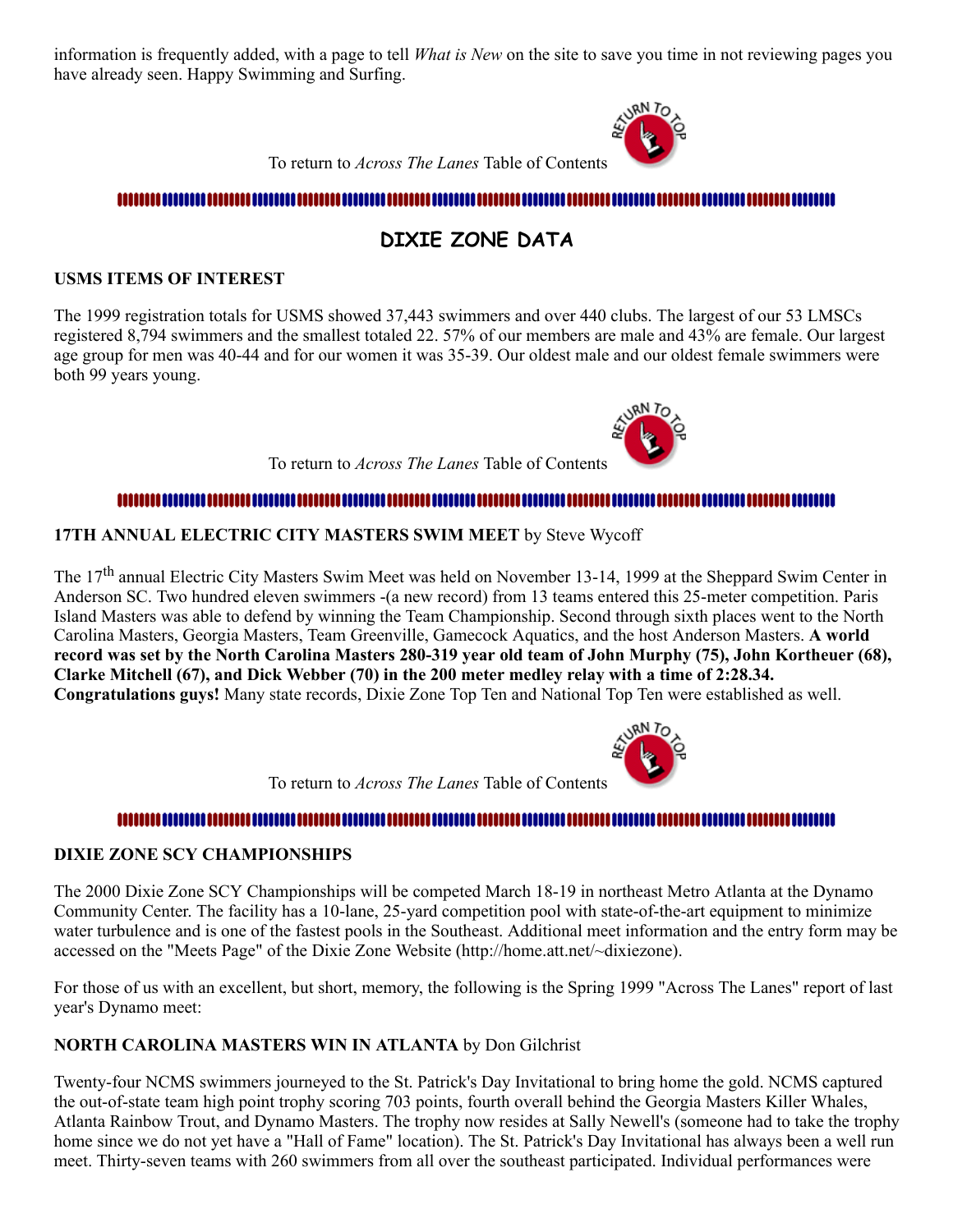outstanding with many NC Masters winning their age groups' high point awards. They included Jeannie Mitchell, Beverly Amick, Sally Newell, Don Gilchrist, and Jerry Clark. Two Olympic gold medallists, Jon Olsen and Angel Martinez added a lot of excitement. I believe they won their events!! Olsen's freestyle was perfect and a sight to behold, long and easy with seven to eight strokes per length. All should plan to participate next year in order to topple the Georgia Killer Whales on their home turf.



To return to *Across The Lanes* Table of Contents

### <span id="page-3-0"></span>,,,,,,,,,,,,,,,,,,,,,,,,,,,,,

# **NORTH CAROLINA MASTERS PROFILE:**

# **JOE RHYNE**

# **From Chunky to World Champion**



Joe with son Christopher at the LCM Nationals

Joe's profile is included only in the Winter 2000 issue of Across The Lanes. The profile has been reprinted, with permission, from the Winston-Salem Journal. The Journal's Copyright policy precludes the electronic presentation of their articles.



To return to *Across The Lanes* Table of Contents

# mmm

# **Sunbelt Championships Rescheduled As Icy Lanes Pose Travel Risk**

<span id="page-3-1"></span>Concern that the roads throughout the region could put traveling Masters at risk prompted the Charlotte Meet committee to postpone the Sun(ice)belt Championships. Because of the already existing diminished road conditions and the icy winter precipitation forecast for the Meet weekend, the committee rescheduled the Championships for February 19 and 20.

Jerry Clark notes, "We hope everyone who has entered will decide to attend that weekend, but if they do not, we will refund their entry fee, any prepaid t-shirt and/or social charges, but we will retain the \$8.00 surcharge to help defray the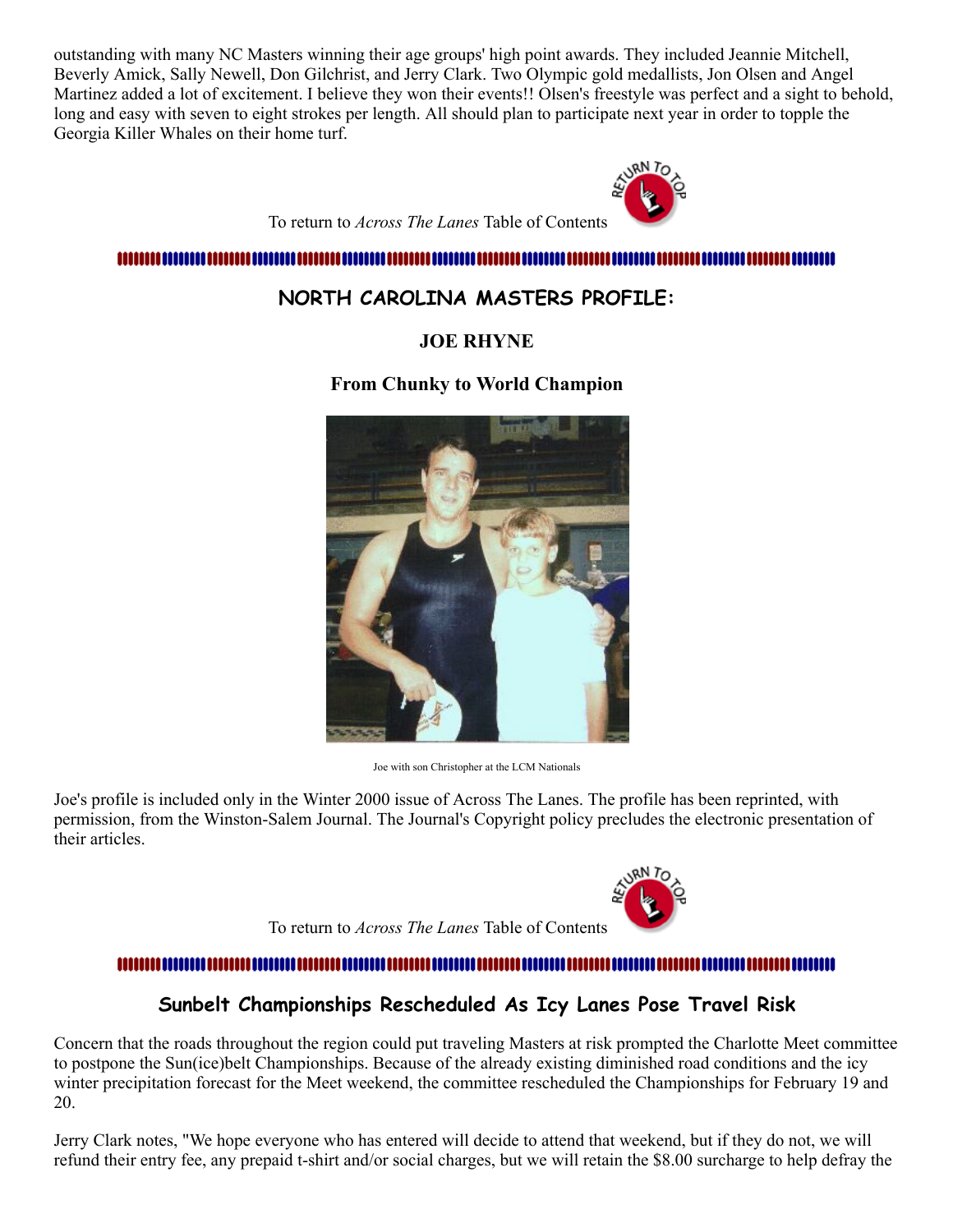many expenses we've incurred regardless of how many participants we may have in February. We sincerely hope this will not offend anyone who elects not to come in February; that they will understand that we're simply trying to mitigate our expenses."



To return to *Across The Lanes* Table of Contents

<span id="page-4-0"></span>

# **PERFORMANCE APTITUDES AND ATTITUDES**

# *No Last Swims Here*

Judy Wagner

Master's swimmer and coach

Fellow swimmers and friends this is part of a speech I made at the Texas Swim Coaches Convention in April. I thought I would share it with you.

This is the story about the young high school swimmer I talked to at the high school regional meet I helped run in College Station last February. I was officiating the meet, and during the break I began to talk to a young man who was waiting to swim. He was very upset and in a true state of panic. He told me he was a senior and that this was his "last swim". That was a red flag for me. I talked to him a little while, and after he swam, his coach came up to me and said: "What the heck did you say to that young man? He just did a performance of a life time." I told the coach I had asked the young man why he swam and got him to admit he swam because he liked it, and that swimming was fun. I told him to look at me. I said I am older than dirt, and I still swim and compete on a regular basis. I reminded him he could swim for the rest of his life. I told the young man this was just one more swim and to go out there and have fun!!! I said look to the right and to the left, smile at the competition, and Kick Butt!!!

I did my best at the coaches' convention to encourage all the coaches to quit talking to their swimmers about training for that "Last Swim": Tags, junior cut, state meet, Olympics, whatever... There is no such thing as a Last Swim until you die. I told them about Fred Wiggins who died swimming the 400 IM at nationals a few years ago. I reminded them that Fred's wife said that was the way he would have wanted to go. I encouraged the coaches at all levels to recognize the most important thing they are doing is teaching a way of life, a healthy life, and that is more important to any kid than winning any particular race. I figure it is more important to add 10 years to someone's life than to win a race. I encouraged them to keep it fun. After all "Swimming is a Lifetime Sport".

I would like to challenge all coaches to help their swimmers learn one of the most important lessons swimming has to offer. The lesson is that no matter what your goals may be there is no such thing as your last swim. The beauty of the sport is that swimming goes on providing new challenges, new goals, new rewards that are ever changing. Happy Laps!

# *Universal Laws affecting Competitive Swimmers*

*Reprinted from ASCA Newsletter Volume #98, Issue #8*

## **Law of Competitive Gravity:**

When left unattended, a swimmer will gravitate to the worst technique possible.

## **Law of Inertia:**

A swimmer at rest will tend to remain at rest unless acted upon by an outside force. A swimmer in motion will tend to rest as soon as possible unless acted upon by an outside force.

## **Opposition Principle:**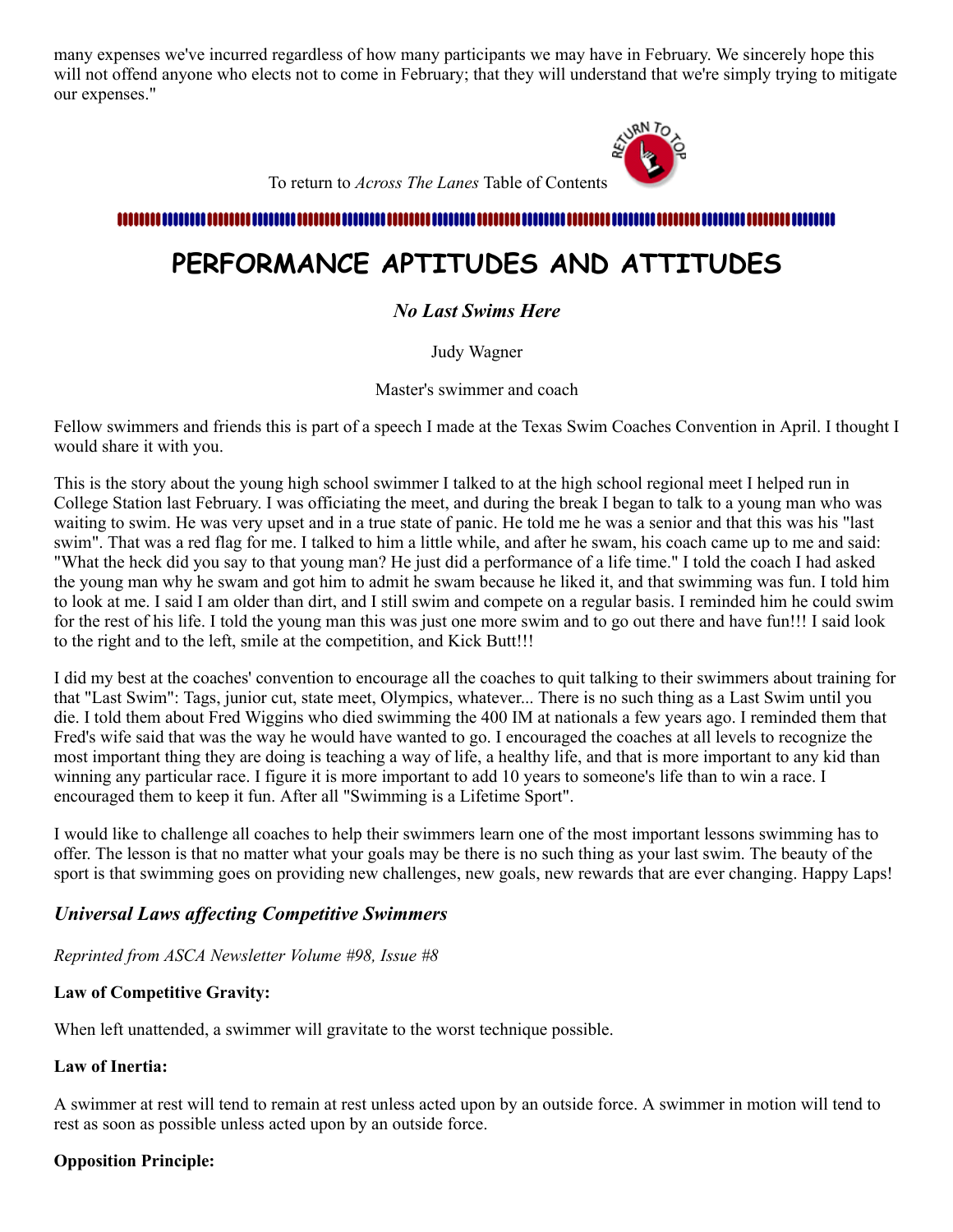When asked to kick rapidly, swimmers tend not to; when told not to kick, swimmers tend to kick rapidly.

### **Space, Time Continuum:**

When swimming breaststroke or butterfly in practice, swimmer hands are attracted to the turning wall, each hand at a different speed, at different times, at different points not in the same plane.

### **Laws of Acceleration & Momentum:**

The law of Acceleration may only apply for 3 minutes after coach reminds swimmer it is important, then the law of Momentum becomes dominant soon to be replaced by the law of Inertia.

### **Law of Static Levels:**

Swimmers will automatically seek their own comfort level and tend to attract others around them to do the same.

### **Mind over Matter:**

**Women**

The mind can overcome many obstacles during competition, but the same does not usually apply during practices.

To return to *Across The Lanes* Table of Contents

#### ,,,,,,,,,,,,,,,,,,,,

# **USMS 1999 NATIONAL LONG COURSE METERS TOP TEN**

<span id="page-5-0"></span>-by Ceil Blackwell, NC Top Ten Chairperson

Listed below are North Carolina swimmers who were ranked among the USMS TOP TEN for the 1999 long course meters season. Please contact Ceil Blackwell (919) 787-8324 or e-mail ceilb@aol.com if your name or an event has been omitted from the following list. Also, please note that copies of USMS Top Ten and Records are available from the USMS National Office, PO Box 185, Londonderry, NH 03053. A year's subscription is \$15 (SC Yards, SC Meters and LC Meters). Individual issues, as well as back issues, are available for \$7 each.

Special congratulations to our swimmers who ranked  $1<sup>st</sup>$  in the nation for their age group – Joe Rhyne, who place  $1<sup>st</sup>$  in 5 events!, Jeff Murray and John Kortheuer. Also, special recognition to our 1<sup>st</sup> place 120+ men's free relay team, consisting of Jeff Murray, Fritz Lehman, Grant Johnston and Jonathan Klein.

| $19-24$   | Mandy Shrum            | 10th 800M FREE (13:14.13)                                                     |
|-----------|------------------------|-------------------------------------------------------------------------------|
| 25-29     | Heather Hageman        | $5^{th}$ 50M FREE (29.29); $8^{th}$ FLY (32.88)                               |
| $30 - 34$ | Patricia Hogan         | 8 <sup>th</sup> 200M BACK (2:59.93)                                           |
| 45-49     | <b>Beverly Amick</b>   | 8 <sup>th</sup> 400M FREE (5:34.47); 9 <sup>th</sup> 200M BACK (3:04.84)      |
| 50-54     | Sandra Cathey          | $5^{th}$ 200M Fly (3:42.08); $5^{th}$ 400M IM; $7^{th}$ 200M BREAST (3:43.42) |
|           | Jeannie Mitchell       | $6^{th}$ 100 LCM BACK (1:31.31); 7 <sup>th</sup> 50M BACK (41.50);            |
|           |                        | $7^{\text{th}}200M$ BACK (3:17.19); 9 <sup>th</sup> 400M IM (7:30.08)         |
| 60-64     | Sally Newell           | 2 <sup>nd</sup> 50M BREAST (46.49); 2 <sup>nd</sup> 100M BREAST (1:42.83);    |
|           |                        | 3rd 200M BREAST (3:53.01); 7 <sup>th</sup> 50M FREE (37.17);                  |
|           |                        | 8 <sup>th</sup> 100M FREE (1:27.60); 10 <sup>th</sup> 50M BACK (50.10)        |
| 65-69     | Suzanne Robbins-Bonitz | $2nd$ 50M BACK (48.69); 4th 100M BACK (1:50.11);                              |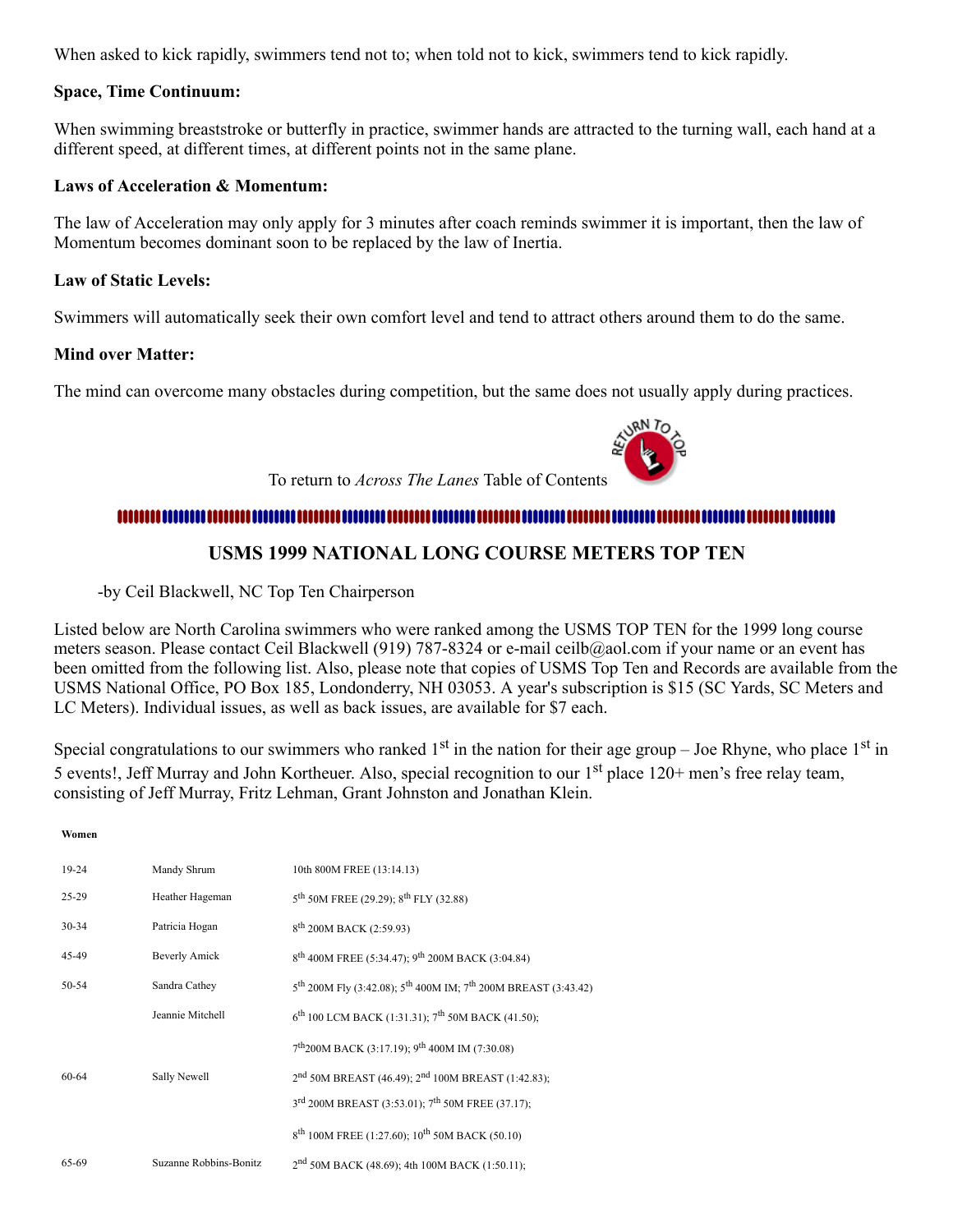### 5<sup>th</sup> 200M BACK (4:06.95)

<sup>th</sup> 400M IM (11:16.93); 9<sup>th</sup> 100M FLY (2:36.40)

Nancy Mcphee

| Men       |                  |                                                                           |
|-----------|------------------|---------------------------------------------------------------------------|
| $30 - 34$ | Jeff Murray      | 1st 50M FREE (23.78); 1st 100 LCM FREE (52.77);                           |
|           |                  | $1st 100M$ BACK (1:02.66); $5th 50M$ FLY (26.92)                          |
| 40-44     | Jonathan Klein   | 5 <sup>th</sup> 100M BACK (1:05.91); 4 <sup>th</sup> 200M BACK (2:27.87); |
|           |                  | 6 <sup>th</sup> 50M BACK (30.48); 7 <sup>th</sup> 50M FLY (28.20);        |
|           |                  | 10 <sup>th</sup> 100M FREE (58.94)                                        |
|           | Fritz Lehman     | 2 <sup>nd</sup> 100M BACK (1:03.51); 2 <sup>nd</sup> 200M IM (2:26.55);   |
|           |                  | 4 <sup>th</sup> 50M BACK (29.38); 7 <sup>th</sup> 50M FREE (25.91);       |
|           |                  | 7Th 50M BREAST (34.17); 9th 50M FLY (28.58)                               |
|           | Joseph Rhyne     | 1st 200M FREE (2:01.07); 1st 400M FREE (4:15.86);                         |
|           |                  | 1st 800M FREE (8:48.69); 1st 1500M FREE (17:05.53);                       |
|           |                  | 1st 200 LCM FLY (2:12.66); 3rd 200M BACK (2:19.13)                        |
| 45-49     | Richard Bober    | 8 <sup>th</sup> 100M BACK (1:10.82); 9 <sup>th</sup> 50M BACK (31.95)     |
| 60-64     | Jerry Clark      | $2nd$ 50M FREE (28.03); 3 <sup>rd</sup> 100M FREE (1:03.55);              |
|           |                  | 3rd 200M FREE (2:25.51); 4 <sup>th</sup> 400M FREE (5:19.75);             |
|           |                  | 4 <sup>th</sup> 800M FREE (11:23.72)                                      |
|           | Rolffs Pinkerton | 3rd 200M BACK (3:08.68); 5 <sup>th</sup> 50M BACK (37.31);                |
|           |                  | 6 <sup>th</sup> 50M FREE (29.99); 8 <sup>th</sup> 200M FREE (2:44.47);    |
|           |                  | 9 <sup>th</sup> 100M FREE (1:11.22)                                       |
|           | Milton Gee       | 7 <sup>th</sup> 50M BREAST (39.55); 10 <sup>th</sup> 200M BRST (3:27.62)  |
| 65-69     | John Kortheuer   | 1st 50M BREAST (38.23); 2 <sup>nd</sup> 100M BREAST (1:30.78);            |
|           |                  | $4^{th}$ 50M FLY (35.36)                                                  |
|           | Clarke Mitchell  | 3rd 100M BACK (1:20.87); 4 <sup>th</sup> 50M BACK (37.83);                |
|           |                  | 6 <sup>th</sup> 50M FLY (37.88); 7 <sup>th</sup> 200M BACK (3:18.69)      |
| 70-74     | Dick Webber      | 3rd 100M FREE (1:16.22); 4 <sup>th</sup> 50M FREE (31.96);                |
|           |                  | $4^{th}$ 50M FLY (39.42); $8^{th}$ 200M FREE (3:12.10);                   |
|           |                  | 9th 200M IM (3:42.97); 10 <sup>th</sup> 50M BACK (45.60)                  |
|           | Lewis Patrie     | 10 <sup>th</sup> 400M IM (8:58.71)                                        |
| 85-89     | Boyd Campbell    | 8 <sup>th</sup> 100M BACK (3:11.43); 8 <sup>th</sup> 50M BACK (1:26.99);  |
|           |                  | 9th 50M FREE (1:12.67); 10 <sup>th</sup> 200M FREE (6:10.76)              |
| 90-94     | Harold Hoffman   | 2 <sup>nd</sup> 50M FREE (1:34.30); 2 <sup>ND</sup> 100M FREE (4:34.38)   |
|           |                  |                                                                           |

# **Relay**s

### **Women**

 $240+$  $4^{\text{th}}$  200M Free (Nancy McPhee, Beverly Tucker, Judy Kelly, Sandra Kremer)

### **Men**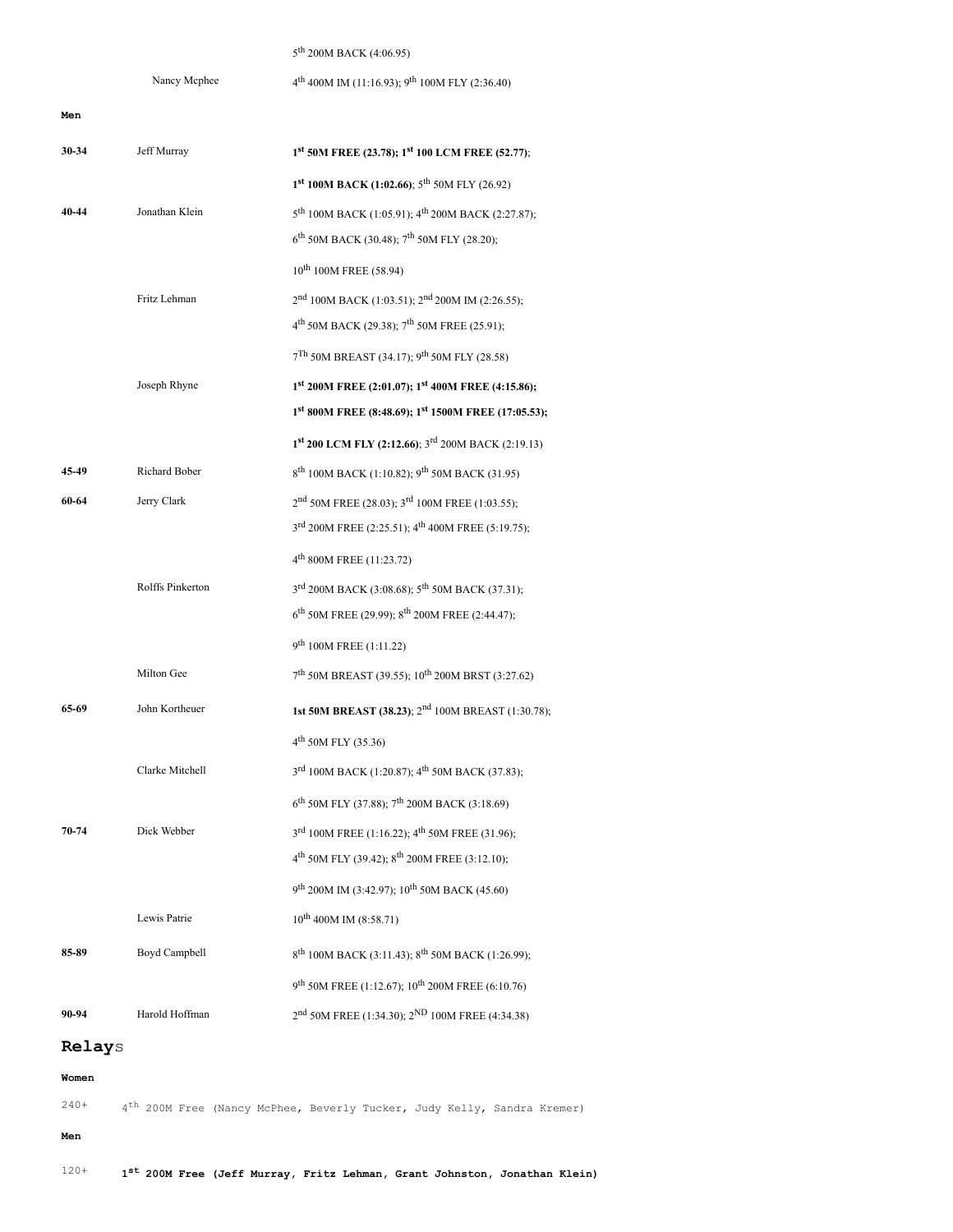4<sup>th</sup> 200M Medley (Jonathan Klein, Fritz Lehman, Grant Johnston, Jeff Murray)

 $240+$ 4<sup>th</sup> 200M Medley (Rolffs Pinkerton, Milton Gee, Dick Webber, Jerry Clark)

Mixed

- $200+$  $6^{\text{th}}$  200M Medley (Jeannie Mitchell, Milton Gee, Beverly Amick, Jerry Clark)
- $240+$  3<sup>rd</sup> 200M Free (Sandra Cathey, Sally Newell, Dick Webber, Jerry Clark)
	- 7<sup>th</sup> 200M Medley (S. Robbins-Bonitz, Sally Newell, Dick Webber, Jerry Clark)

**ANRA TO** To return to *Across The Lanes* Table of Contents

### <span id="page-7-0"></span>

# **UPCOMING 2000 MASTERS SWIMMING EVENTS**

| Feb          | 12,13          | VA Winter Invitational                    | Midlothian, VA      | Nancy Miller; (804) 320-2143                        |
|--------------|----------------|-------------------------------------------|---------------------|-----------------------------------------------------|
|              | 19, 20         | Sunbelt Championships                     | Charlotte, NC       | Jerry Clark (704) 366-2045                          |
|              | 19, 20         | Palmetto SCY Meet                         | Mt Pleasant, SC     | Ben Nigro / Gretchen Woods-<br>Seif; (843) 886-5326 |
|              | 19, 20         | <b>MD</b> Winter Meet                     | Catonsville, MD     | Barbara Protzman; (410) 788-<br>2964                |
| Mar          | $\overline{4}$ | Frank Clark Meet                          | Greensboro, NC      | Jennifer Rock (336) 279-8973                        |
|              | 18, 19         | Dixie Zone SCY<br>Championships           | Atlanta, GA         | Lisa Watson (770) 497-1901                          |
|              | 25             | VA SCY Championships                      | Newport News,<br>VA | Charles Cockrell; (757) 865-<br>6250                |
|              | 25,26          | Wildcat Invitational                      | Lexington, KY       | Meg Smath; (606) 885-9184                           |
| Apr          | 1,2            | <b>RAM NC Masters</b><br>Championships    | Raleigh, NC         | Tim Sexaurer (919) 266-6315                         |
|              | 27, 30         | <b>USMS National SCY</b><br>Championships | Indianapolis, IN    | Judy & Mel Goldstein; (317)<br>253-8289             |
| May          | 18-21          | <b>YMCA Nationals</b>                     | Augusta, GA         |                                                     |
| Jul /<br>Aug | 27/7           | FINA Masters World<br>Championships       | Munich, Germany     |                                                     |
| Aug          | 17/20          | <b>USMS National LCM</b><br>Championships | Baltimore, MD       | Barbara Protzman; (410) 788-<br>2964                |



To return to *Across The Lanes* Table of Contents